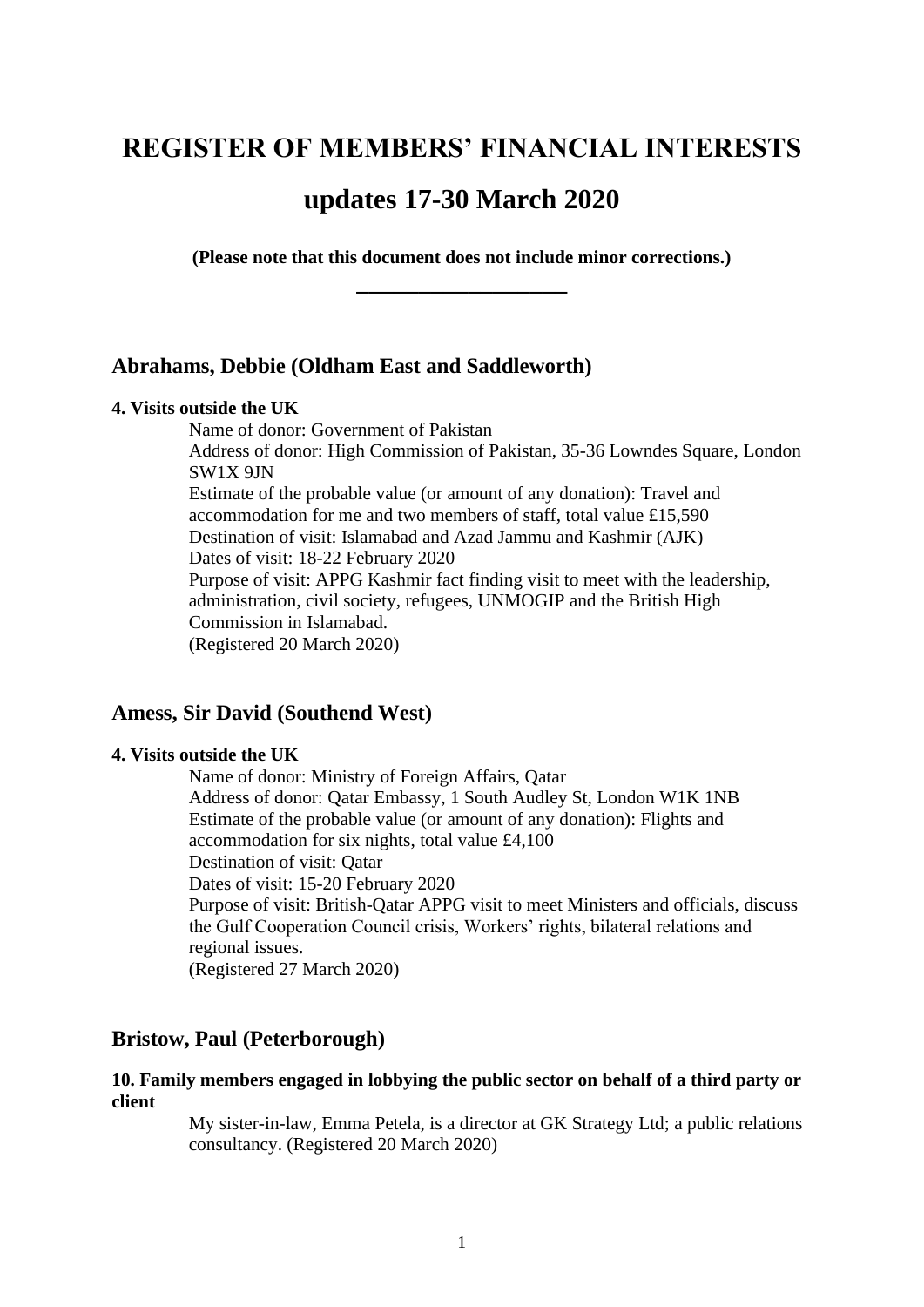# **Britcliffe, Sara (Hyndburn)**

### **4. Visits outside the UK**

Name of donor: Government of Pakistan Address of donor: 35-36 Lowndes Square, London SW1X 9JN Estimate of the probable value (or amount of any donation): Travel and accommodation with a total value of £2,290 Destination of visit: Pakistan and Azad Jammu & Kashmir (AJK) Dates of visit: 18-22 February 2020 Purpose of visit: All-Party Parliamentary Kashmir Group visit to hold meetings with the leadership, administration, civil society, UNMOGIP and the British High Commission in Islamabad. (Registered 17 March 2020)

# **Butler, Rob (Aylesbury)**

### **1. Employment and earnings**

Fees received in respect of services I provided, by Butler Corporate Communications and Media Ltd (communications advice and media training) of 2- 4 Packhorse Rd, Gerrards Cross, SL9 7QE. These payments represent gross revenue before deductions for costs.

19 March 2020, £1,750 from the Conservative Party, 4 Matthew Parker Street, London SW1H 9HQ, for media training. Hours: none since my election. (Registered 19 March 2020)

# **Carmichael, Mr Alistair (Orkney and Shetland)**

# **4. Visits outside the UK**

Name of donor: Ministry of Foreign Affairs, Qatar Address of donor: Qatar Embassy, 1 South Audley Street, London W1K 1NB Estimate of the probable value (or amount of any donation): Flights and accommodation with a value of £3,425 Destination of visit: Qatar Dates of visit: 16-20 February 2020 Purpose of visit: British-Qatari APPG visit to meet ministers and officials to discuss the Gulf Co-operation Council crisis, workers' rights, bilateral relations and regional issues. (Registered 17 March 2020)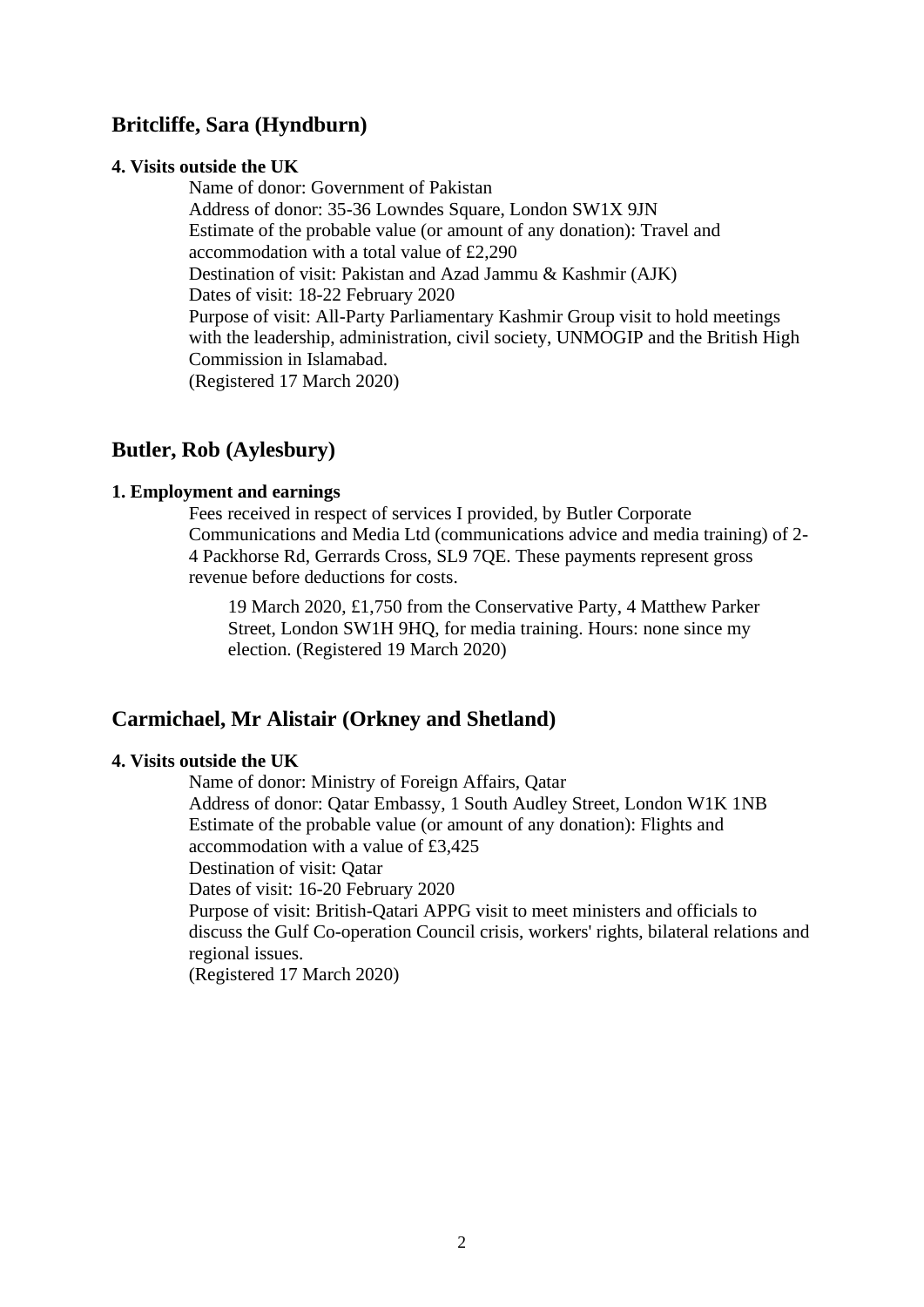# **Cox, Mr Geoffrey (Torridge and West Devon)**

### **1. Employment and earnings**

Payments from Messrs HMA, Aldgate Tower, 2 Leman Street, London E1 8FA:

1 March 2020, received £16,250 for legal services to be provided in March 2020. Hours: 15 hrs approx. (Registered 19 March 2020)

13 March 2020, received £16,250 for legal services to be provided in March 2020. Hours: 20 hrs approx. (Registered 19 March 2020)

9 March 2020, received £333 plus VAT from Harley Solicitors, 64 Harley Street, London W1G 7HB, for legal services provided in February 2015. Hours: 1 hr approx. (Registered 19 March 2020)

### **Cummins, Judith (Bradford South)**

# **4. Visits outside the UK**

Name of donor: Government of Pakistan

Address of donor: High Commission for Pakistan, 35-36 Lowndes Square, London SW1X 9JN

Estimate of the probable value (or amount of any donation): Travel and accommodation with a total value of £2,290

Destination of visit: Pakistan and Azad Jammu & Kashmir

Dates of visit: 18-22 February 2020

Purpose of visit: All Party Parliamentary Kashmir Group visit to meet with the leadership, administration, civil society, UNMOGIP and British High Commission in Islamabad.

(Registered 20 March 2020)

# **Davies, Geraint (Swansea West)**

### **7. (i) Shareholdings: over 15% of issued share capital**

Until 1 December 2019, Pure Crete Ltd, tour operator to Crete. (Updated 17 March 2020)

# **Davies, Philip (Shipley)**

### **3. Gifts, benefits and hospitality from UK sources**

Name of donor: GVC Holdings (UK) Ltd Address of donor: 3rd Floor, One New Change, London EC4M 9AF Amount of donation or nature and value if donation in kind: One ticket and hospitality box at Cheltenham Races, with a value of £300 Date received: 10 March 2020 Date accepted: 10 March 2020 Donor status: company, registration 11159638 (Registered 25 March 2020)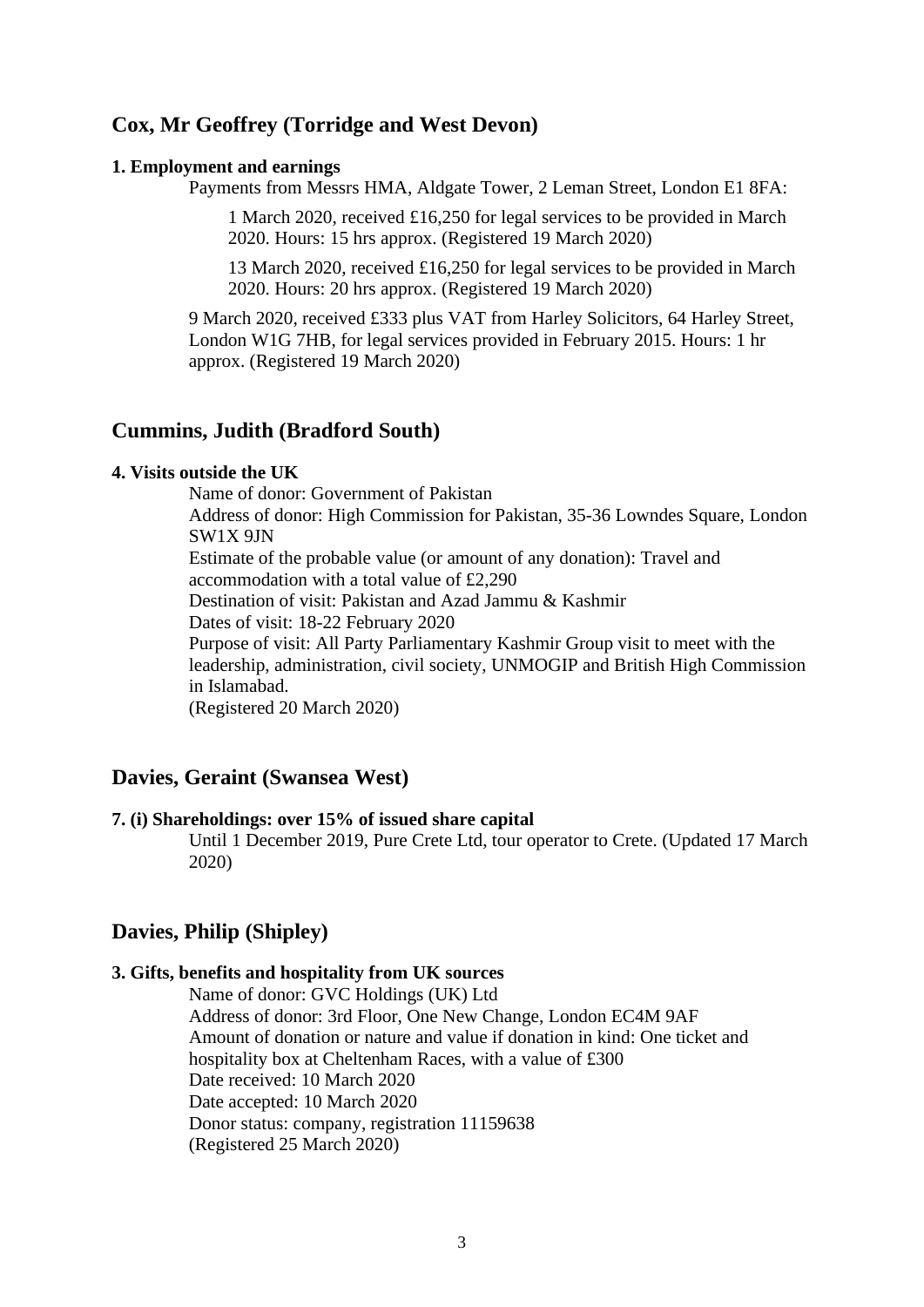Name of donor: GVC Holdings (UK) Ltd

Address of donor: 3rd Floor, One New Change, London EC4M 9AF Amount of donation or nature and value if donation in kind: Two tickets and hospitality box at Cheltenham Races, with a value of £300 each, total £600 Date received: 11 March 2020 Date accepted: 11 March 2020 Donor status: company, registration 11159638 (Registered 25 March 2020)

Name of donor: GVC Holdings (UK) Ltd Address of donor: 3rd Floor, One New Change, London EC4M 9AF Amount of donation or nature and value if donation in kind: Three tickets and hospitality box at Cheltenham Races, with a value of £300 each, total £900 Date received: 12 March 2020 Date accepted: 12 March 2020 Donor status: company, registration 11159638 (Registered 25 March 2020)

### **8. Miscellaneous**

From 26 February 2020, Member of the Town Fund Board for Shipley. This is an unpaid role. (Registered 25 March 2020)

# **Davies-Jones, Alex (Pontypridd)**

### **1. Employment and earnings**

25 February 2020, payment of £110 from YouGov, 50 Featherstone Street, London EC1Y 8RT, for an opinion survey. Hours: 30 mins. Fee donated to charity. (Registered 24 March 2020)

# **Debbonaire, Thangam (Bristol West)**

### **1. Employment and earnings**

Payments from YouGov, 50 Featherstone Street, London EC1Y 8RT, for completing surveys. All payments are made direct to charity or community organisations. (Updated 13 June 2019)

11 February 2020, payment of £50. Hours: 15 mins. (Registered 25 March 2020)

9 March 2020, payment of £100. Hours: 20 mins. (Registered 25 March 2020)

25 March 2020, payment of £100. Hours: 20 mins. (Registered 25 March 2020)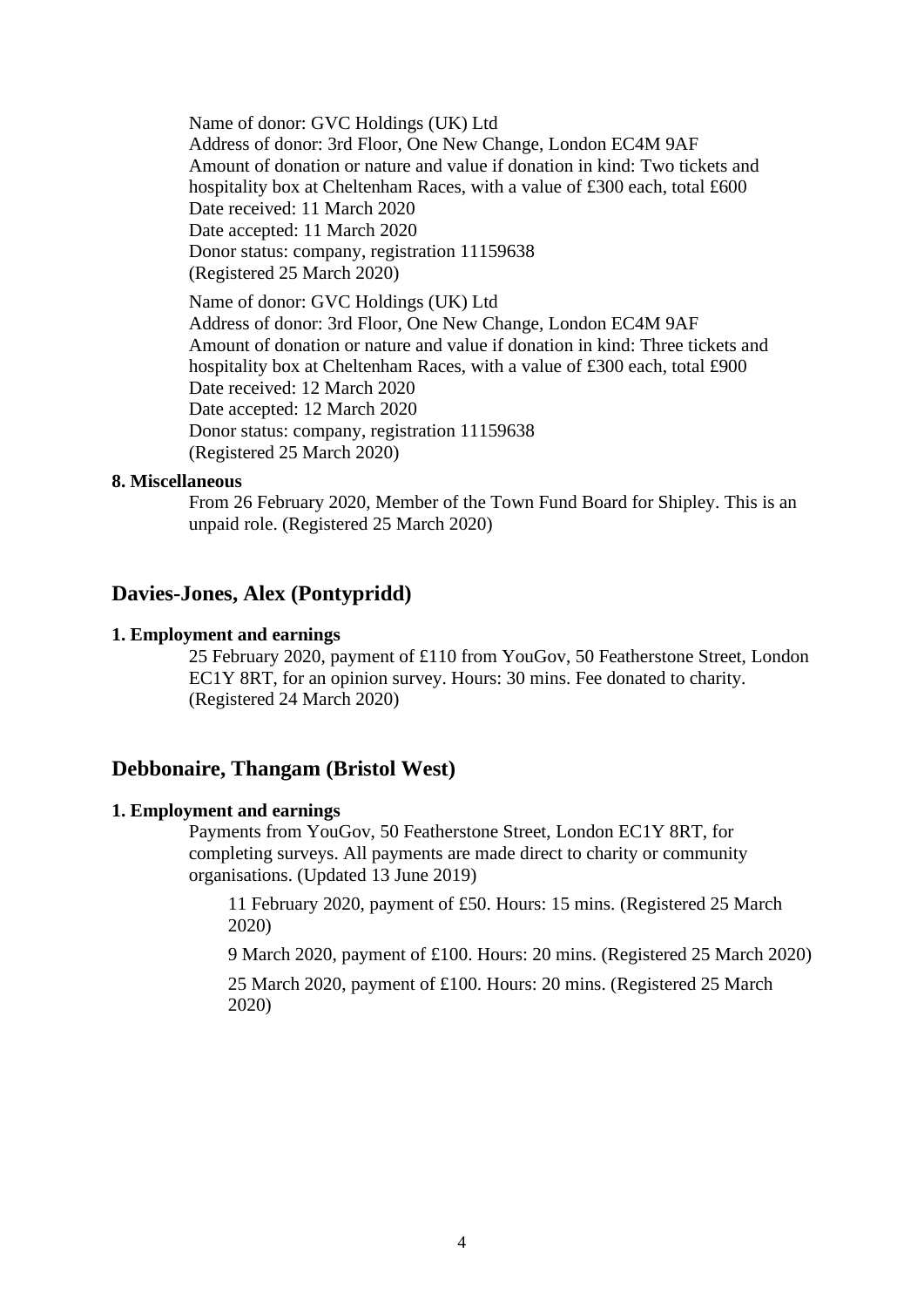# **Dowd, Peter (Bootle)**

### **4. Visits outside the UK**

Name of donor: Vinje Kommune (Council) Address of donor: 3890 Vinje, Norway Estimate of the probable value (or amount of any donation): Hotel and breakfast £310, hospitality and daily visit schedule £370, total value £680 Destination of visit: Vinje, Norway Dates of visit: 24-28 February 2020 Purpose of visit: To strengthen community based relationships between Vinje and Bootle following a Mayoral delegation to Bootle. (Registered 20 March 2020)

# **Gove, Michael (Surrey Heath)**

# **2. (a) Support linked to an MP but received by a local party organisation or indirectly via a central party organisation**

Name of donor: Copeland Blue Ltd Address of donor: Seebeck House, 1 Seebeck Place, Knowhill, Milton Keynes MK5 8FR Amount of donation or nature and value if donation in kind: £3,000 for the year

2020, in monthly payments of £250, from January to December 2020 Donor status: company, registration 06764638 (Registered 20 March 2020)

## **2. (b) Any other support not included in Category 2(a)**

Name of donor: Lord Philip Harris of Peckham Address of donor: private Amount of donation or nature and value if donation in kind: £10,000 Date received: 25 March 2020 Date accepted: 26 March 2020 Donor status: individual (Registered 30 March 2020)

# **3. Gifts, benefits and hospitality from UK sources**

Name of donor: The Football Association Premier League Limited Address of donor: Brunel Building, 57 North Wharf Road, London W2 1HQ Amount of donation or nature and value if donation in kind: Two tickets, including hospitality, to a football match at Stamford Bridge, total value £900 Date received: 3 March 2020 Date accepted: 3 March 2020 Donor status: company, registration 2719699 (Registered 20 March 2020)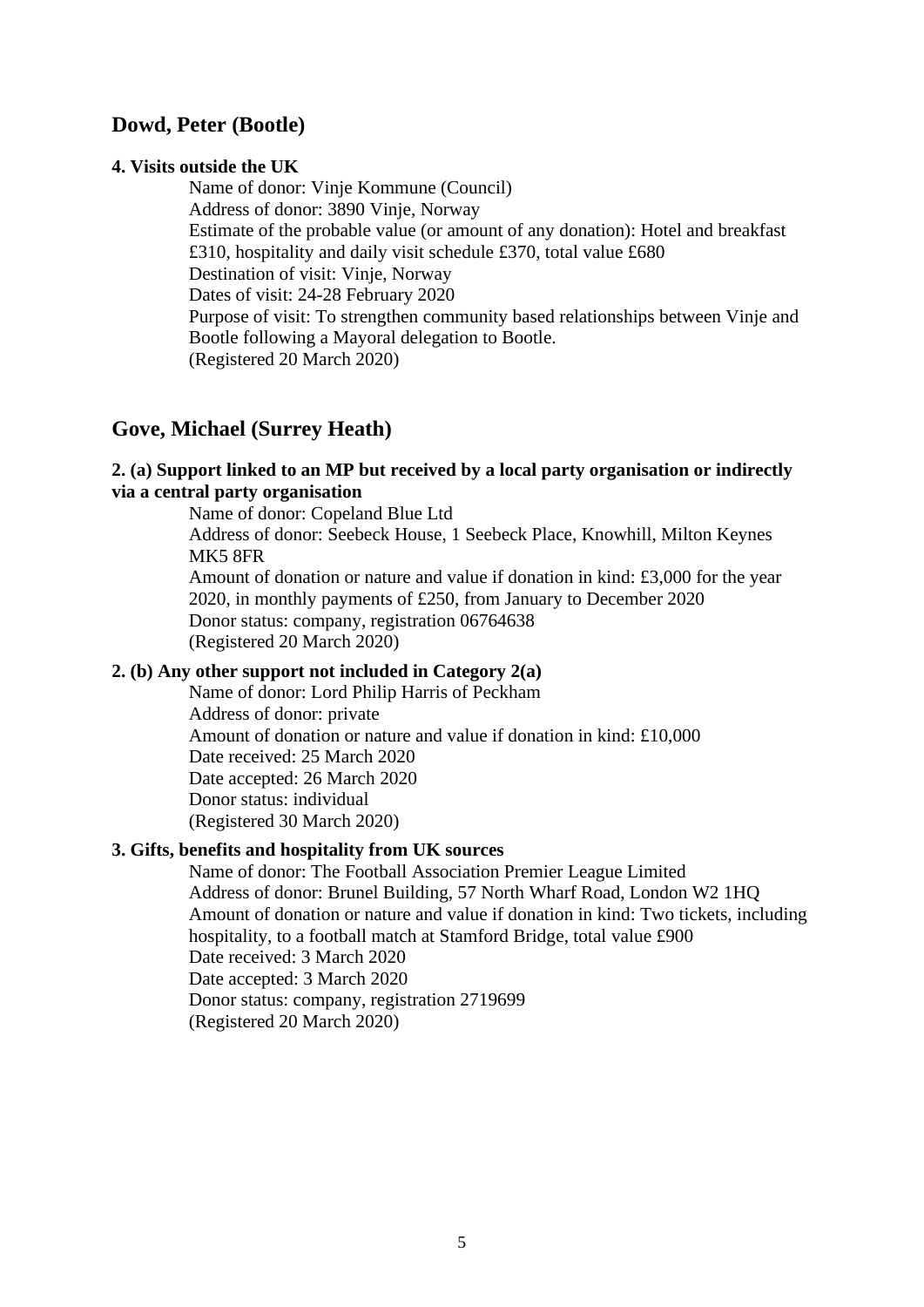# **Green, Chris (Bolton West)**

#### **1. Employment and earnings**

Payments from Ipsos MORI, 3 Thomas More Square, London E1W 1YW, for surveys:

16 March 2020, payment of £200. Hours: 1 hr. (Registered 25 March 2020)

# **Hazzard, Chris (South Down)**

## **4. Visits outside the UK**

Name of donor: Party of the European Left Address of donor: Square de Meeus 25, 1000 Bruxelles BE Estimate of the probable value (or amount of any donation): Flights, transport, accommodation and subsistence to the value of £593 Destination of visit: Berlin Dates of visit: 21-23 February 2020 Purpose of visit: To attend a political meeting. (Registered 19 March 2020)

# **Heappey, James (Wells)**

#### **8. Miscellaneous**

From 6 March 2020, member of the Town Board for Mendip District Council. This is an unpaid role. (Registered 18 March 2020)

### **Holloway, Adam (Gravesham)**

### **4. Visits outside the UK**

Name of donor: Ministry of Foreign Affairs, Qatar Address of donor: Qatar Embassy, 1 South Audley Street, London W1K 1NB Estimate of the probable value (or amount of any donation): Air travel, food, and accommodation for four nights, total value £2,740 Destination of visit: Qatar Dates of visit: 16-20 February 2020 Purpose of visit: British-Qatar APPG visit to meet Ministers and officials, discuss the Gulf Co-operation Council crisis, workers' rights, bilateral relations, and regional issues. (Registered 19 March 2020)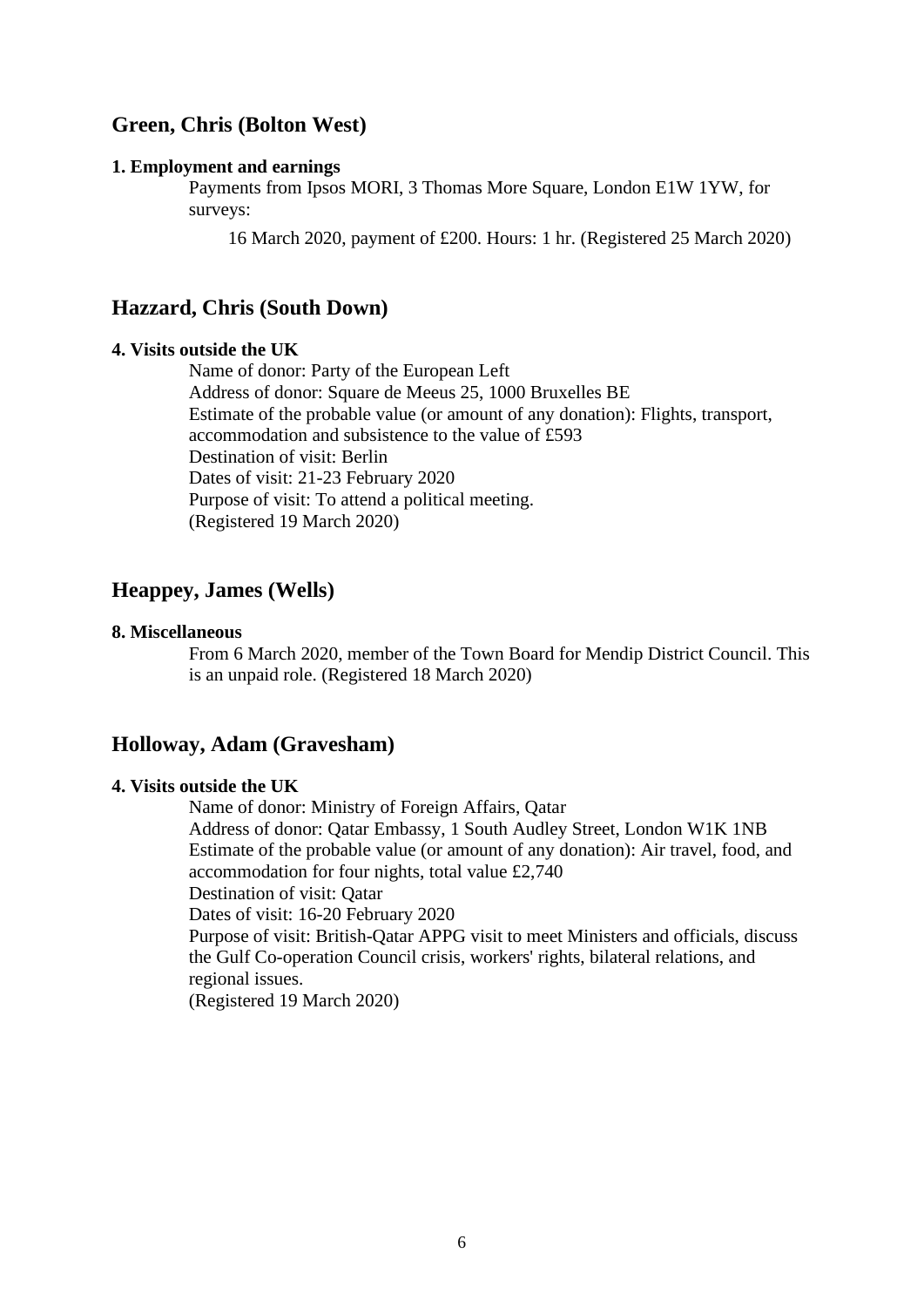# **Hunt, Jane (Loughborough)**

### **1. Employment and earnings**

Councillor, Charnwood Borough Councillor, Southfield Road, Loughborough LE11 2TW. From March 2020 until further notice, I receive a monthly allowance of £431.33. Hours: up to 20 hrs a month. (Registered 09 January 2020; updated 30 March 2020)

# **Hunt, Jeremy (South West Surrey)**

### **2. (b) Any other support not included in Category 2(a)**

Name of donor: Dr Maurizio Bragagni Address of donor: private Amount of donation or nature and value if donation in kind: £10,000 Date received: 16 March 2020 Date accepted: 18 March 2020 Donor status: individual (Registered 26 March 2020)

# **Hussain, Imran (Bradford East)**

### **4. Visits outside the UK**

Name of donor: Government of Pakistan Address of donor: High Commission for Pakistan, 35-36 Lowndes Square, London SW1X 9JN Estimate of the probable value (or amount of any donation): Travel and accommodation with a total value of £2,290 Destination of visit: Pakistan and Azad Jammu & Kashmir Dates of visit: 18-22 February 2020 Purpose of visit: Visit as part of a delegation of the APPG for Kashmir. (Registered 20 March 2020)

## **Jayawardena, Mr Ranil (North East Hampshire)**

### **8. Miscellaneous**

From 9 August 2018 until 13 January 2020, unremunerated Trustee (Director) of The Conservative Christian Fellowship Ltd. (Registered 14 August 2018; updated 23 March 2020)

From 21 June 2019, unremunerated Director of Tecmo Solutions Ltd (previously Building a Better Britain Ltd); trading company of TrustMark (2005) Ltd and client of Ringshall Ltd. I have been appointed as the Chairman. (Registered 22 August 2019; updated 23 March 2020)

From 28 July 2019 until 14 February 2020, Vice-Chairman of the Conservative Party. This post carried a part time salary, first paid on 31 October 2019. (Registered 05 November 2019; updated 23 March 2020)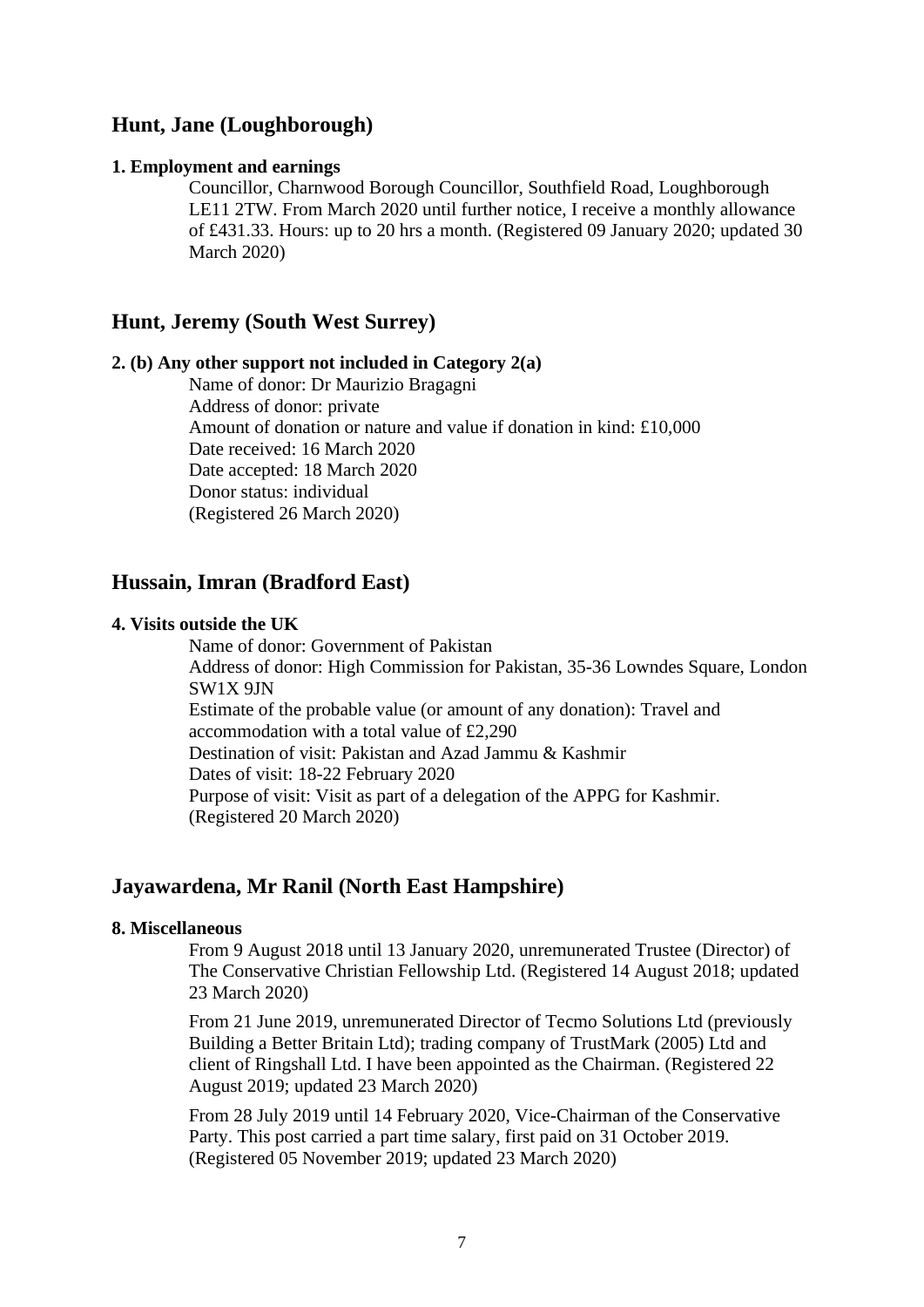# **Knight, Julian (Solihull)**

#### **1. Employment and earnings**

28 February 2020, received £200 from Ipsos MORI, 3 Thomas More Square, London E1W 1YW, for a survey. Hours: 1 hr. (Registered 17 March 2020)

23 March 2020, received £1,098.35 from John Wiley & Sons Ltd, The Atrium, Southern Gate, Chichester PO19 8SQ, as royalties for books published before I was elected. Hours: no additional hours. (Registered 26 March 2020)

# **Lewell-Buck, Mrs Emma (South Shields)**

### **1. Employment and earnings**

Payments from YouGov, 50 Featherstone Street, London EC1Y 8RT, for completing surveys. All fees paid to my campaign fund:

11 March 2020, payment of £100. Hours: 30 mins. (Registered 26 March 2020)

24 March 2020, payment of £100. Hours: 30 mins. (Registered 26 March 2020)

## **Moran, Layla (Oxford West and Abingdon)**

#### **2. (b) Any other support not included in Category 2(a)**

Name of donor: Jessica Frankopan Address of donor: private Amount of donation or nature and value if donation in kind: £5,000 to my leadership campaign Date received: 2 March 2020 Date accepted: 2 March 2020 Donor status: individual (Registered 18 March 2020)

# **Mumby-Croft, Holly (Scunthorpe)**

### **1. Employment and earnings**

Ward Councillor/Health Scrutiny Chair, North Lincolnshire Council, Church Square House, Scunthorpe DN15 6XQ.

Until 28 February 2020, I received an annual allowance of £6,874, paid monthly. Hours: 40 hrs a month. (Registered 06 January 2020; updated 18 March 2020)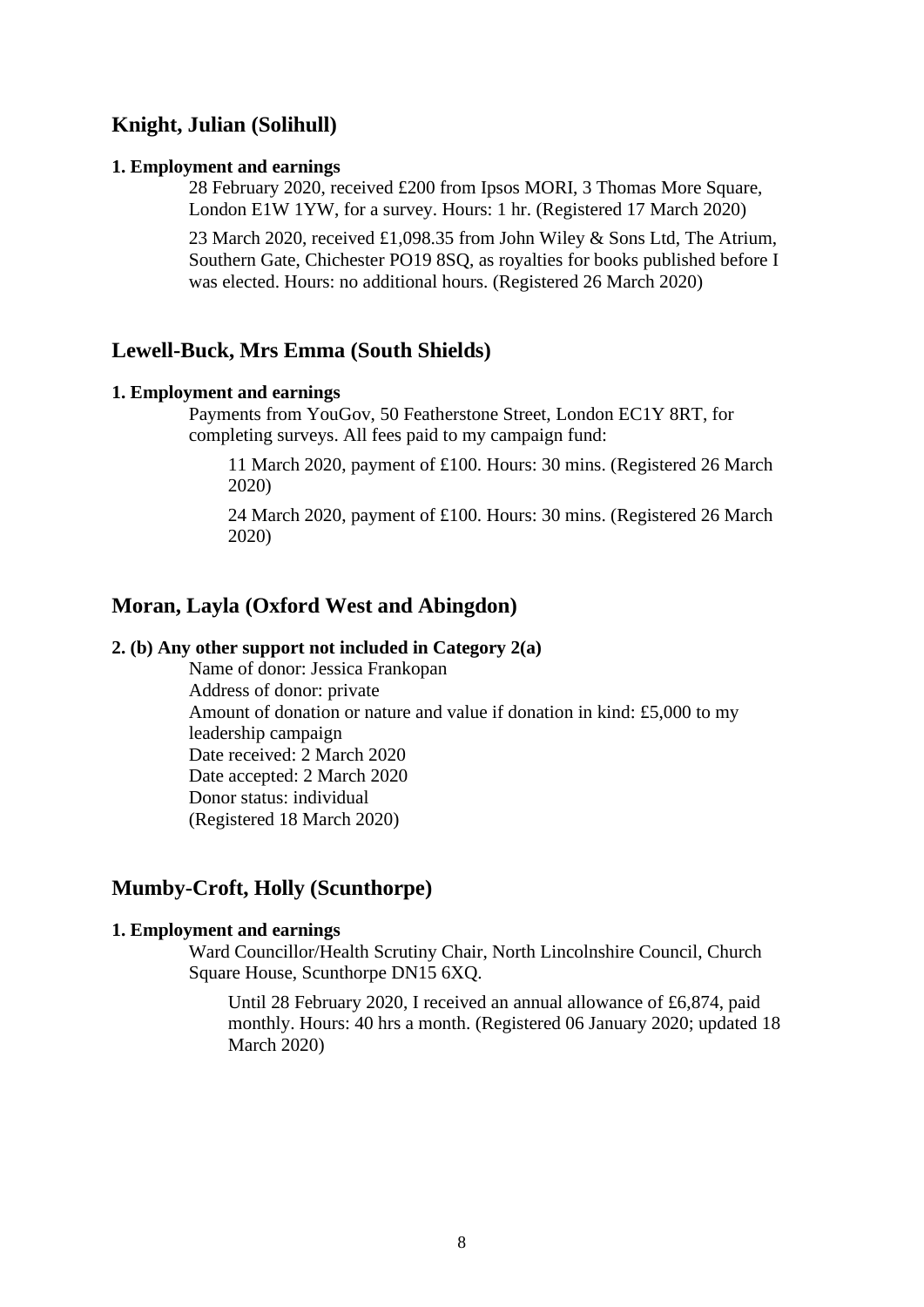# **Nandy, Lisa (Wigan)**

#### **2. (b) Any other support not included in Category 2(a)**

Name of donor: Betterworld Ltd Address of donor: 14 St Mary's Street, Stamford PE9 2DF Amount of donation or nature and value if donation in kind: £1,000 for my leadership campaign Date received: 11 February 2020 Date accepted: 12 February 2020 Donor status: company, registration 03408967 (Registered 20 March 2020)

Name of donor: GMB

Address of donor: John Cope House, 152 Brent Street, Hendon, London NW4 2DP Amount of donation or nature and value if donation in kind: Staff seconded to my leadership campaign between 22 February 2020 and 20 April 2020, total value £16, 847.43

Date received: 22 February 2020 – 20 April 2020 Date accepted: 22 February 2020 Donor status: trade union (Registered 20 March 2020)

Name of donor: GMB

Address of donor: John Cope House, 152 Brent Street, Hendon, London NW4 2DP Amount of donation or nature and value if donation in kind: Media and video consultancy for my leadership campaign between 6 March 2020 and 2 April 2020, value £4,700.65

Date received: 6 March 2020 – 2 April 2020

Date accepted: 6 March 2020 Donor status: trade union

(Registered 20 March 2020)

Name of donor: GMB

Address of donor: John Cope House, 152 Brent Street, Hendon, London NW4 2DP Amount of donation or nature and value if donation in kind: Desk space for phone banking sessions for my leadership campaign between 19 February 2020 and 13 March 2020, value £2,340 Date received: 19 February 2020 – 13 March 2020 Date accepted: 19 February 2020 Donor status: trade union (Registered 27 March 2020)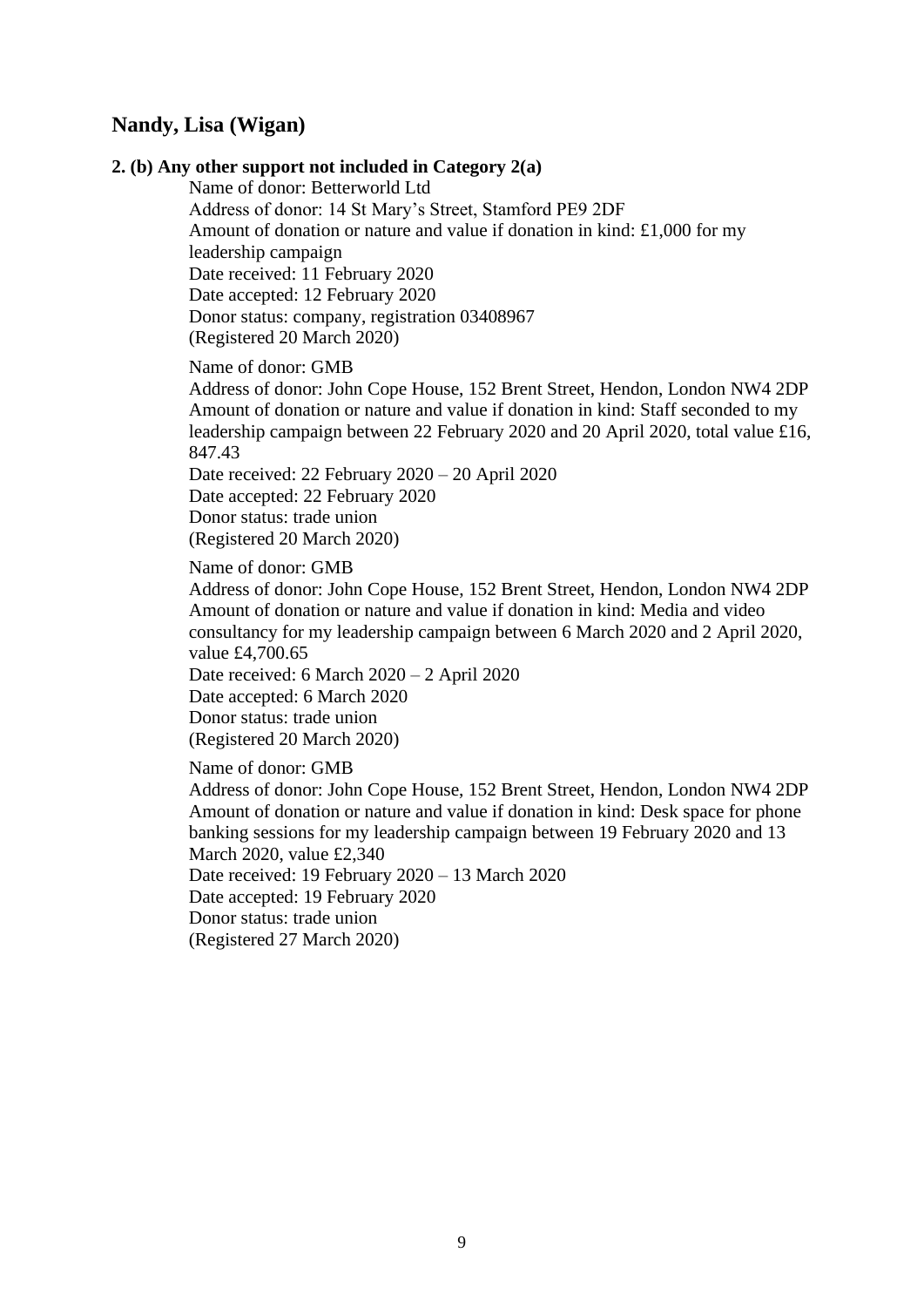# **Nokes, Caroline (Romsey and Southampton North)**

### **5. Gifts and benefits from sources outside the UK**

Name of donor: GVC Holdings PLC Address of donor: 32 Athol Street, Douglas, Isle of Man IM1 1JB Amount of donation or nature and value if donation in kind: Two tickets to Cheltenham Festival, total value £600 Date received: 12 March 2020 Date accepted: 12 March 2020 Donor status: company, registration 4685V (Registered 26 March 2020)

## **Paterson, Mr Owen (North Shropshire)**

### **1. Employment and earnings**

20 March 2020, received £3,600 from Champions (UK) PLC, Barrington House, Leake Road, Costock, Loughborough LE12 6XA, for participation in a panel debate at the Husayn Summit 2020 on 29 February 2020. Hours: 5 hrs in total. (Registered 30 March 2020)

#### **8. Miscellaneous**

From 4 March 2020, unpaid Director of Centre for Brexit Policy, a company limited by guarantee, which is a political think tank. (Registered 30 March 2020)

# **Phillipson, Bridget (Houghton and Sunderland South)**

#### **1. Employment and earnings**

Payments from YouGov, 50 Featherstone Street, London EC1Y 8RT, for completing opinion surveys. All fees paid direct to Houghton and Sunderland South Constituency Labour Party:

14 February 2020, payment of £80 for a survey completed on 27 January 2020. Hours: 20 mins. (Registered 26 March 2020)

Payment of £60 expected for a survey completed on 6 February 2020. Hours: 20 mins. (Registered 26 March 2020)

Payment of £100 expected for a survey completed on 11 March 2020. Hours: 30 mins. (Registered 26 March 2020)

Payment of £100 expected for a survey completed on 20 March 2020. Hours: 30 mins. (Registered 26 March 2020)

# **Redwood, John (Wokingham)**

### **1. Employment and earnings**

Payments from Bite Sized Books Ltd, Cleeve Road, Goring RG8 9BJ:

18 March 2020, received £878.42 in book royalties. Hours: no additional hours. (Registered 24 March 2020)